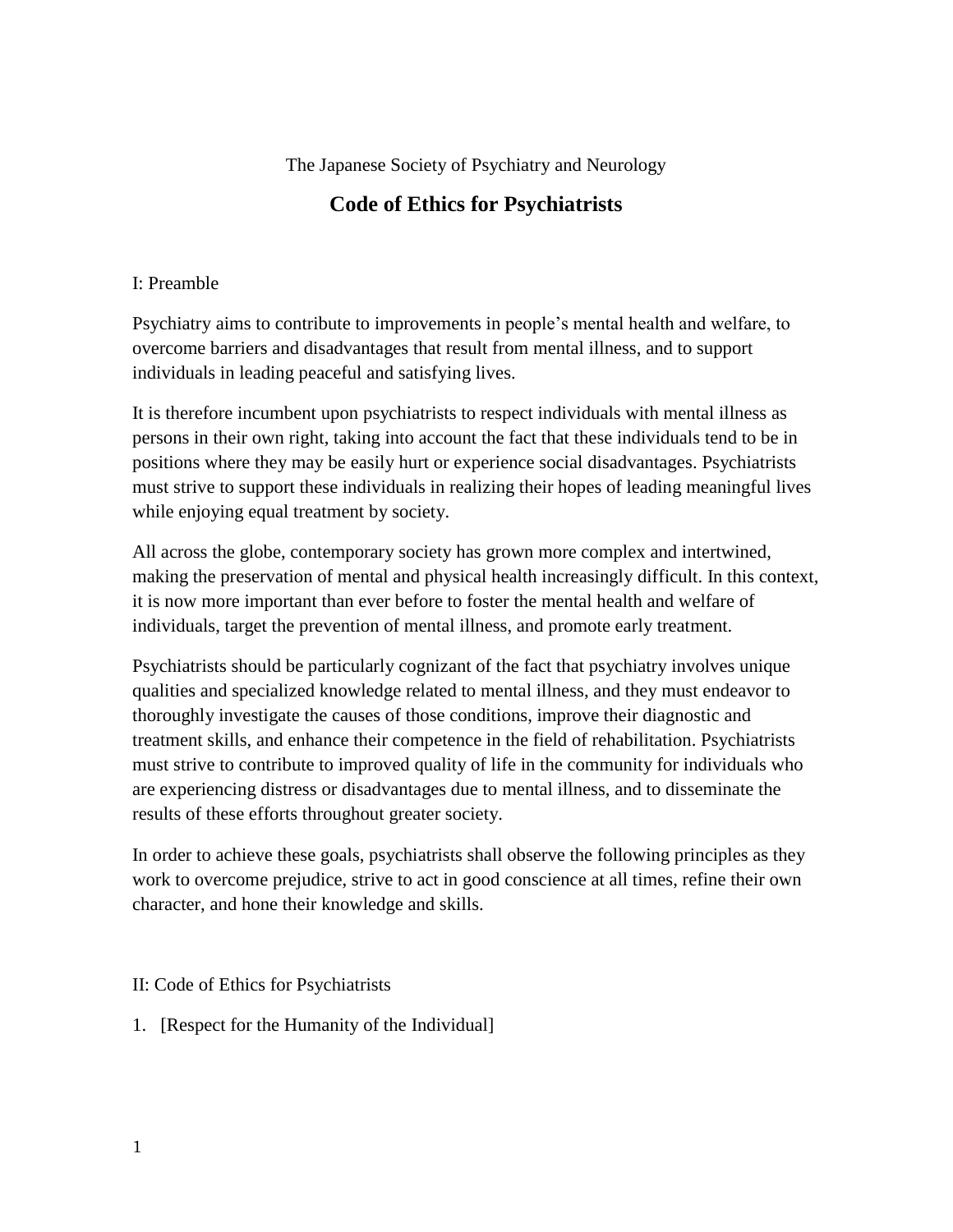Psychiatrists shall at all times respect the dignity and humanity of individuals with mental illness.

2. [Appropriate Assessment]

Psychiatrists shall, to the greatest extent possible, conduct evidence-based, objective assessments of people with mental illness.

3. [Commitment to the Best Interests of the Individual]

Psychiatrists shall cooperate with other specialists, as well as the public in general, in providing psychiatric treatment and comprehensive support that give priority to the best interests of individuals with mental illness.

4. [Respect for the Right of Self-determination]

When providing treatment or support, psychiatrists shall endeavor to establish valid, fully informed consent with individuals with mental illness, based on the provision of appropriate and sufficient information.

5. [Confidentiality]

Psychiatrists shall uphold standards of confidentiality that relate to people with mental illness.

6. [Nonmaleficence]

Psychiatrists must strive to avoid actions that may cause harm to people with mental illness.

7. [Prohibition of Abuse and Exploitation]

Psychiatrists must never abuse their expertise or position, and shall not exploit people with mental illness in any manner whatsoever.

8. [Cultivation of Personal Character and Maintenance of Abilities]

 Psychiatrists are always to strive to cultivate their personal character and maintain integrity, and shall seek to acquire the most up-to-date knowledge and techniques, both in their own specialties and related domains.

9. [Mutual Duty to Colleagues]